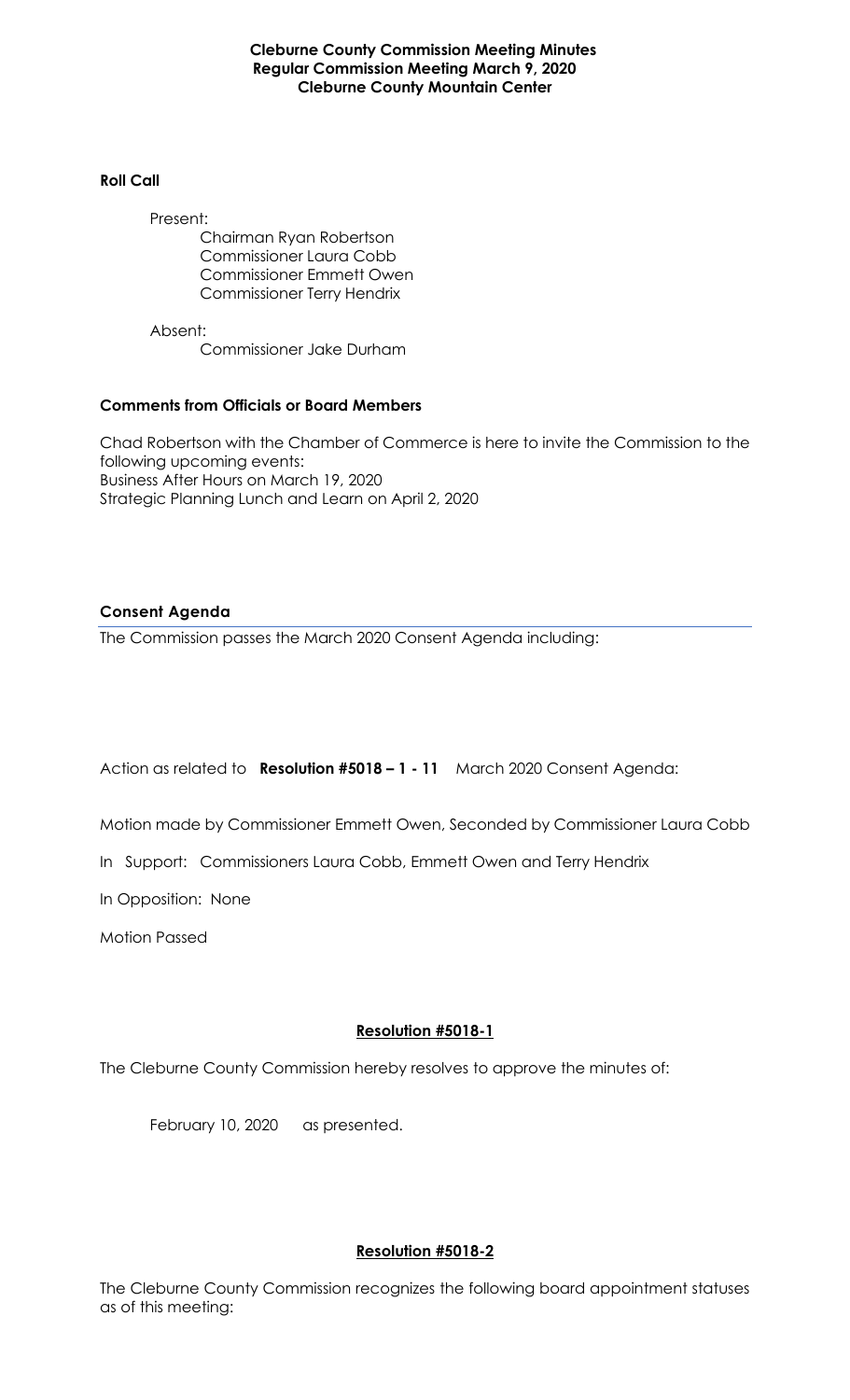| Resignations:              | None |
|----------------------------|------|
| Vacancies:                 | None |
| <b>Board Appointments:</b> | None |

### **Resolution #5018-3**

Whereas, the Commission believes the Cheaha Regional Library's efforts to purchase a new book mobile will be beneficial for the County; and

Whereas, the Commissioners have agreed to apply \$625 from each of his / her discretionary funds for a total of \$2500 to assist with the Library's purchase.

Therefore, the Commission authorizes this application of funds, recognizing it as having a valid public purpose, being in agreement with the County's Discretionary Fund Policy adopted September 16th, 2013, and a valid use of the earmarked Tobacco Tax that funds the Commissioner's discretionary allocations.

### **Resolution #5018-4**

Whereas, Commissioner Hendrix believes the hauling of dirt for the Town of Ranburne for the infields at the Ranburne Recreation Department will be beneficial for the County; and

Whereas, the District 3 Commissioner has agreed to apply up to \$450 from his discretionary funds toward the project.

Therefore, the Commission authorizes this application of funds, recognizing it as having a valid public purpose, being in agreement with the County's Discretionary Fund Policy adopted September 16th, 2013, and a valid use of the earmarked Tobacco Tax that funds the Commissioner's discretionary allocations.

### **Resolution #5018-5**

Whereas, Commissioner Cobb has been approached by the Cane Creek Volunteer Fire Department for assistance in purchasing breathing equipment; and

Whereas, the District 1 Commissioner believes the assistance of the volunteer agencies is beneficial to the safety of the county, and

Whereas, Commissioner Cobb has agreed to apply up to \$3000 from her discretionary funds toward the purchase.

Therefore, the Commission authorizes this application of funds, recognizing it as having a valid public purpose, being in agreement with the County's Discretionary Fund Policy adopted September 16th, 2013, and a valid use of the earmarked Tobacco Tax that funds the Commissioner's discretionary allocations.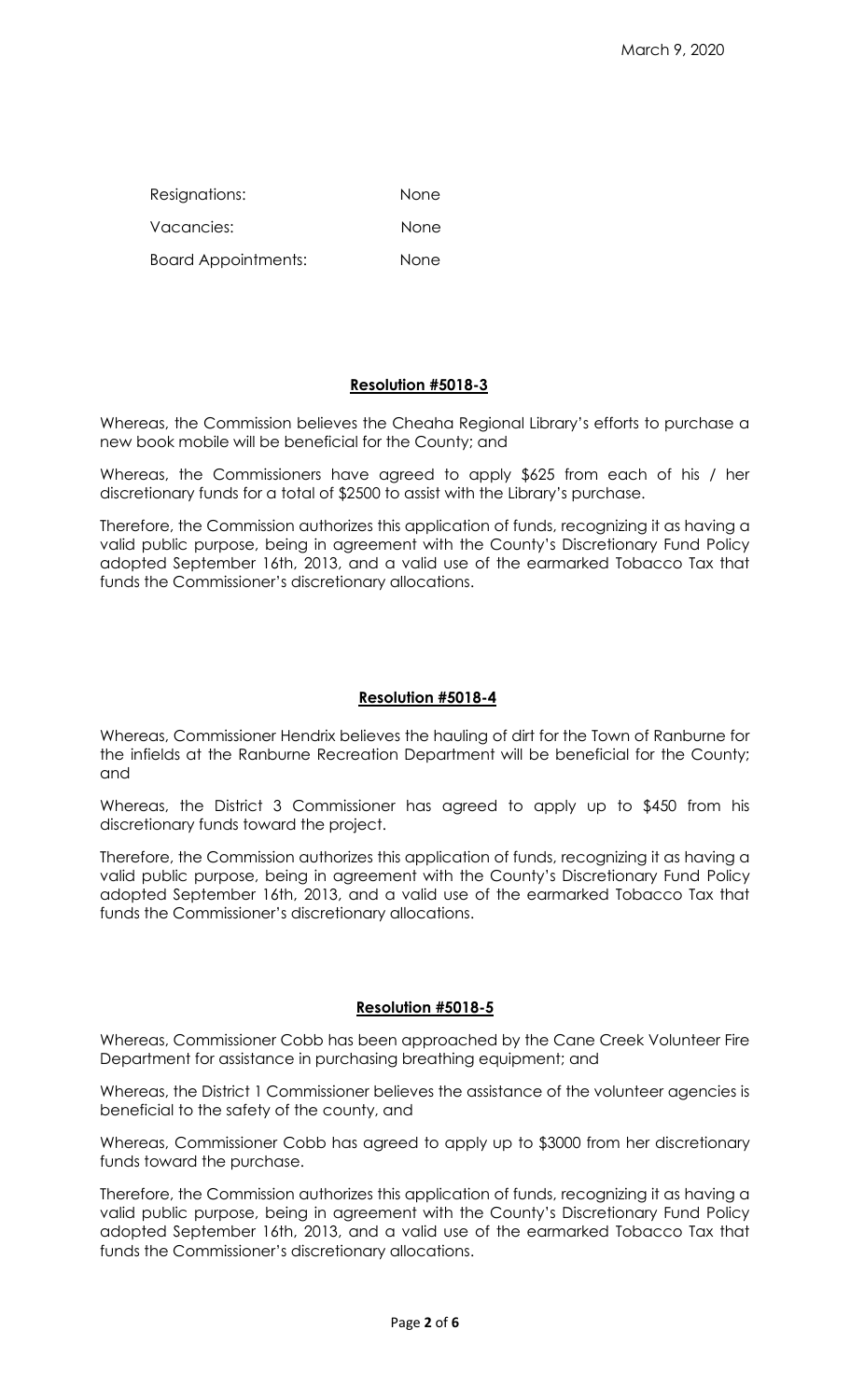### **Resolution #5018-6**

Whereas, the Cleburne County Commission wishes to implement a Social Media policy to better define expectations for employees,

Therefore, the Cleburne County Commission adopts and implements the attached Social Media Policy and authorizes the Human Resource Officer to notify all County Employees immediately.

## **Resolution #5018-7**

Whereas, the Cleburne County Commission is authorized to declare property as surplus when said property is deemed to be of no further use or value to the County; and

Whereas, the County has identified the following items which it has deemed to be of no further use to the County:

• 2010 Goshen Coach Pacer

Therefore, the Cleburne County Commission declares the equipment to be surplus property and authorizes the County Engineer to oversee the disposition processes.

#### **Resolution #5018-8**

Whereas, the Cleburne County Commission believes the County will benefit by supporting the efforts of County Attorney Jason Odom to stay current on the issues and topics that are crucial for local governments; and

Whereas, the University of Alabama is offering a two-day seminar focusing on the unique challenges facing local governments, and lawyers who represent them,

Therefore, the Cleburne County Commission authorizes the Chief Finance Administrator to reimburse the County Attorney in the amount of \$379 for the cost of the said seminar.

#### **Resolution #5018-9**

WHEREAS, Kim Brown has served as the County Chief Finance Administrator since January 2018, and is currently employed in that position; and

WHEREAS, in addition to her duties in said position, Kim Brown has worked to improve her knowledge of county government and the duties of the county administrator by participating in the educational programs offered through the County Government Education Institute Program as administered by the Association of County Commissions of Alabama; and

WHEREAS, Kim Brown has received the Certificate in County Administration by successfully completing the required coursework for that certification; and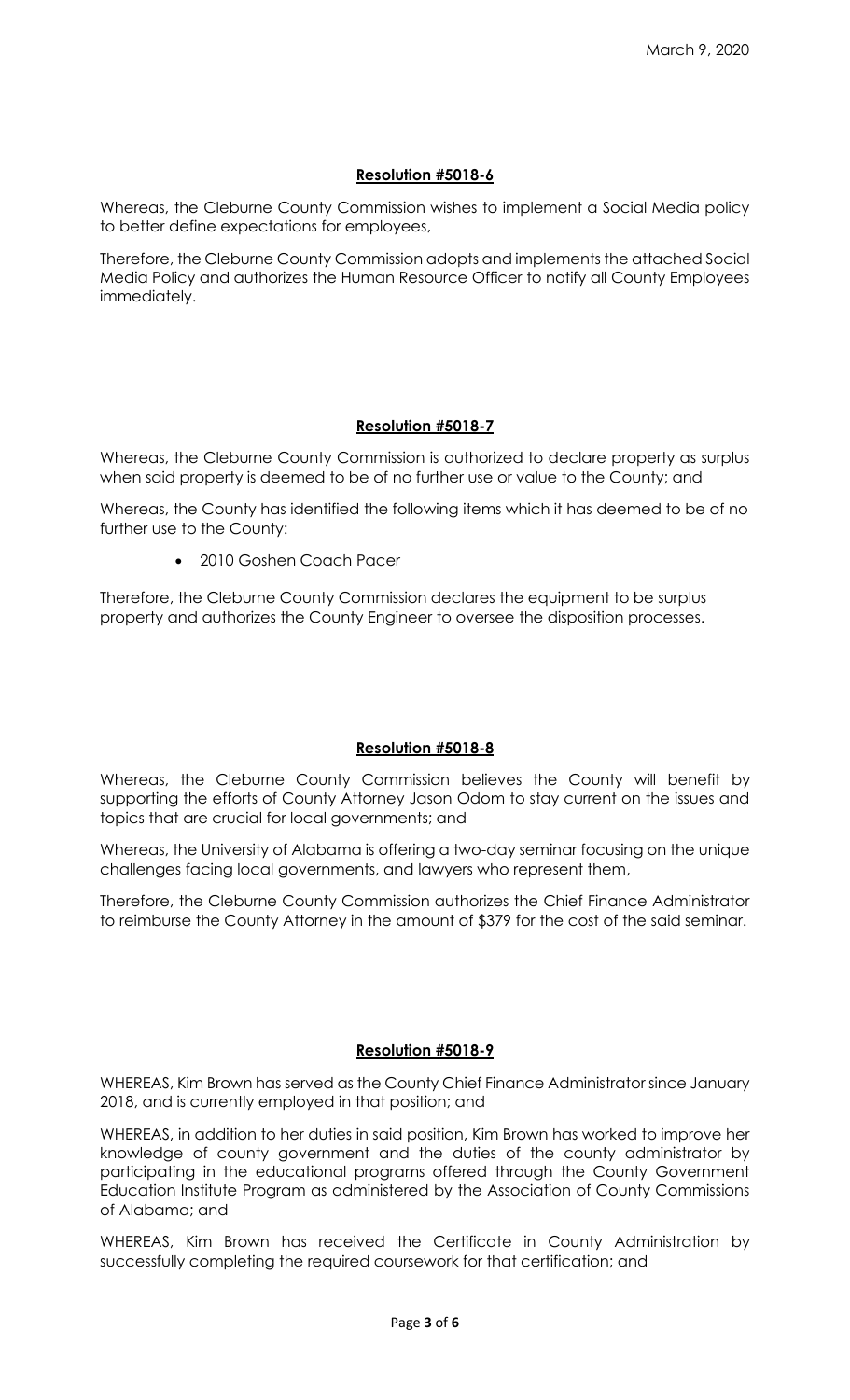WHEREAS, Kim Brown will have completed the requirements for the designation of Certified County Administrator by successfully completing the additional coursework for such designation and by serving in such capacity for at least three years in January 2021; and

WHEREAS, in recognition of her diligent efforts, the Cleburne County Commission does hereby recommend Kim Brown for the designation of Certified County Administrator – with the associated change in her title from Chief Finance Administrator to County Administrator, and requests that her application for such designation be approved.

NOW THEREFORE, BE IT RESOLVED BY THE CLEBURNE COUNTY COMMISSION that it does hereby recommend County Administrator Kim Brown for the designation of Certified County Administrator and requests that her application for such designation be approved.

BE IT FURTHER RESOLVED that a copy of this resolution be delivered to the Association of County Commissions of Alabama as administrator of the County Government Education Institute.

## **Resolution #5018-10**

Whereas, Mr. Sonny Spears has approached the Commission about removing the trees at the Lucille Morgan Library on Ross Street; and

Whereas, he has agreed to assume both financial responsibility and liability for the removal of the trees.

Therefore, the Cleburne County Commission approves the request of Mr. Sonny Spears to hire a licensed and bonded tree removal company to remove the trees at the Lucille Morgan Library located on Ross Street in Heflin, AL with the understanding that he assumes all financial responsibility and liability for the removal of said trees, and he will indemnify and hold the County harmless with regard to said project.

#### **Resolution #5018-11**

Whereas, the Cleburne County Commission has solicited bids for energy efficient lights, and

Whereas, the Chief Finance Administrator has made her recommendation.

Therefore, the Cleburne County Commission hereby awards the bid as follows: Sequel Electrical Supply

#### **New Business:**

A. Special Called meeting

Commissioners are in agreement that they do not wish to shut down the logging business. County Engineer explains that he can stop some of the issues caused by the logging industries, but he wants everyone on the same page.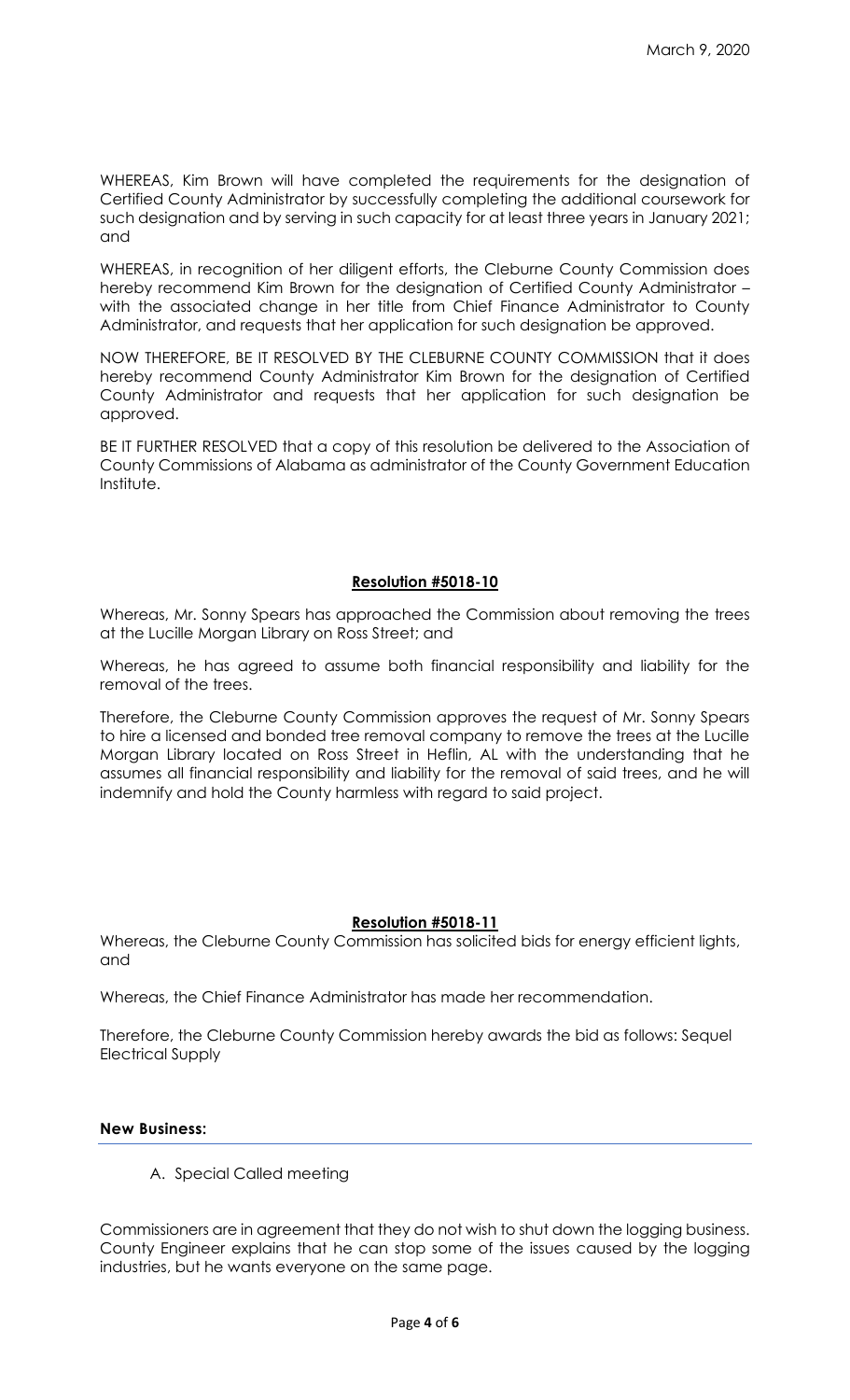## Action as related to **Resolution #5019**

Motion made by Commissioner Emmett Owen, Seconded by Commissioner Terry Hendrix

In Support: Commissioners Laura Cobb, Emmett Owen, and Terry Hendrix

In Opposition: None

Motion Passed

#### **Resolution #5019**

Whereas, the County Engineer has received numerous complaints about damages to roads due to the logging industry during this very rainy season; and

Whereas, the Cleburne County Engineer has asked the Commission to consider a Special Called meeting for the Logging Industry to be informed of expectations and consequences.

Therefore, the Cleburne County Commission agrees to hold a Special Called meeting to address the logging industry on County roads on Wednesday, March 18, 2020, at 10 AM at the Cleburne County Mountain Center, and tasks the County Engineer with inviting the Logging Industry to attend.

#### **Reports from staff:**

- A. County Administrator Kim Brown gives an update on the 2020 Census promotional plans.
- B. County Engineer Lee Estes updates the Commission on the closure of County Road 60 River Bridge for deck replacement. He informs that he plans to schedule his employees for 12 hour days when needed, as long as funds are available.
- C. County Attorney Jason Odom has given the Commission a detailed list of county boards as requested in a previous meeting.

#### **Old Business:**

There is not any Old Business for this meeting

# **Discussion Items by Chairman and Commissioners:**

Commissioner Owen asks county attorney to add meeting dates and times to the detailed list of county boards he has provided.